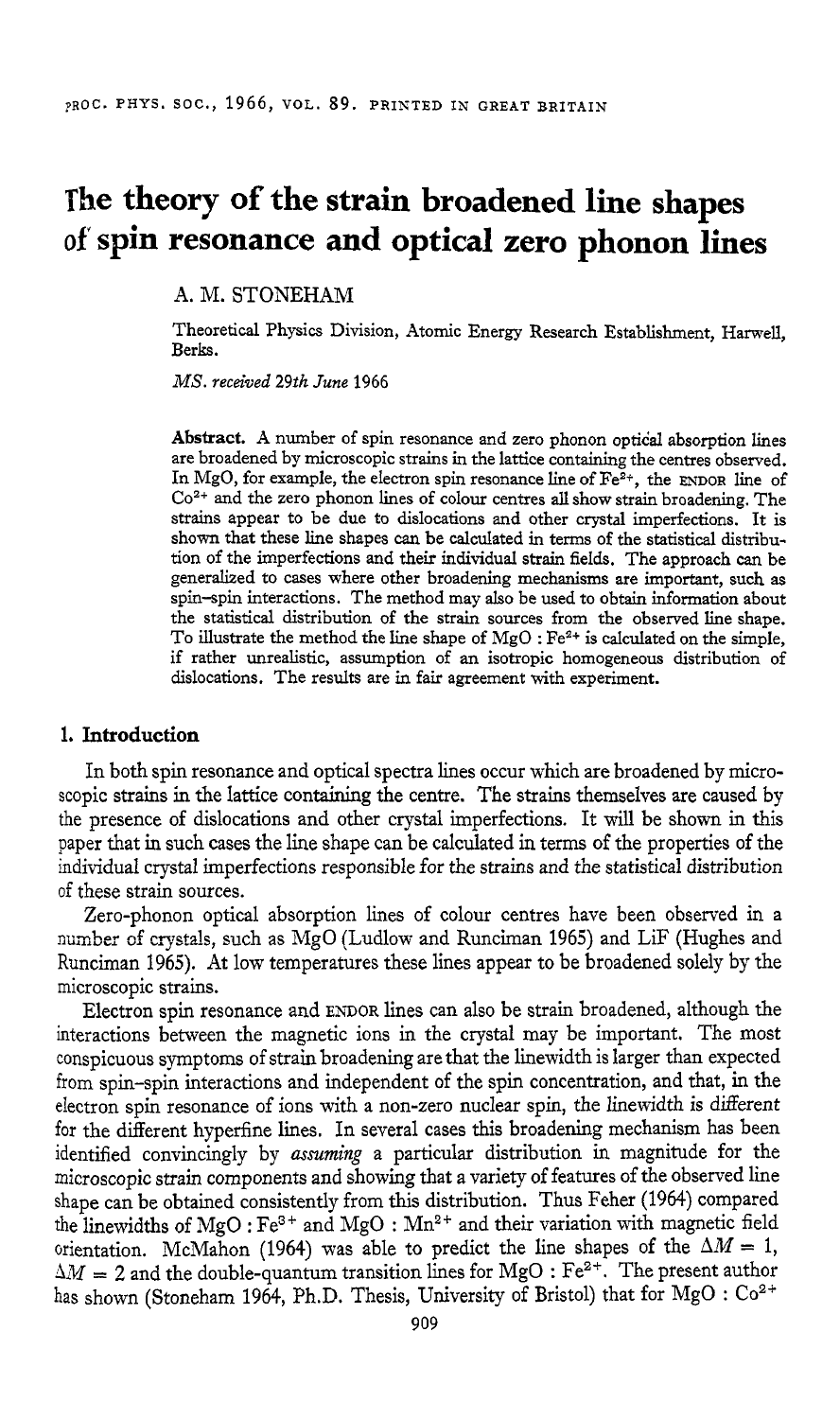the ENDOR linewidth and the variation of the electron spin resonance linewidth with hyperfine line and with spin concentration are consistent with broadening by microscopic strains.

In this article the distribution in magnitude of the microscopic strains will be calculated. The observed line shapes can be calculated from this distribution in a straightforward way. The method to be used is the so-called 'statistical method' of Markoff (Markoff 1912, **\$5** 16 and 33, reviewed by Chandrasekhar 1942). This methcd was first applied to line shape problems by Margenau (1935) and has been used more recently by Anderson (1951) and by Grant and Strandberg (1964). The method is outlined in  $\delta$  2 where the distribution in magnitude of the local strain is found as a function of the strain fields of the individual sources of strain and of the statistical distribution of these sources in the crystal. **A** number of general features of the result are discussed in **3,** in particular the moments of the distribution and the case of broadening by both spin-spin interactions and strains simultaneously. TO illustrate the main features of the method the line shape of the  $\Delta M = 1$  transition for MgO : Fe<sup>2+</sup> is calculated in §§4 and 5, assuming that this is broadened by a statistically isotropic and homogeneous distribution of dislocations. Such a distribution has the advantage of simplicity rather than realism, for it neglects the subgrain structure of the dislocation distribution in MgO crystals as grown (Lang and Miuscov 1964). In the circumstances the agreement with experiment is quite good. The theory will be applied to a more realistic distribution of dislocations in a later publication.

# **2. The calculation of the strain distribution**

We consider a transition which has energy  $\hbar\omega_0$  in an unstrained crystal. The transition energy of one of the centres responsible for this line is altered by the local strain to

$$
\hbar\omega = \hbar\omega_0 + \hbar\omega_1 \left(\sum_{ij} a_{ij}e_{ij}\right) + \hbar\omega_2 \left(\sum_{ijkl} b_{ijkl}e_{ij}e_{kl}\right) + \dots \tag{1}
$$

where  $e_{i}$ , is a component of the strain tensor **e**. The coefficients  $a_{i}$ , are obtained from static stress experiments (for example by Feher 1964).

In many cases the term quadratic in the strain is negligible. It will be neglected here, with the result that it will not be possible to predict the shape for transitions for which the while the result that it will not be possible to predict the shape for transitions for Windi the linear term vanishes. The  $\Delta M = 2$  and two-phonon transitions for MgO :  $Fe^{2+}$  fall into this category (McMahon 1964). We calculate the probability that the scalar

$$
\epsilon = \sum_{ij} a_{ij} e_{ij} \tag{2}
$$

lies between  $\epsilon$  and  $\epsilon + d\epsilon$ .  $\epsilon$  is the particular linear combination of strain components appropriate to the problem considered. We do *not* assume that the components of **e**  are in some sense independent so that we may calculate the distributions of each component separately before performing a convolution appropriate to the problem. Although McMahon (1964) and Feher (1964) have shown that this is a useful working assumption, it is shown in the next section that the assumption is usually incorrect.

The position and any internal variables of the *i*th source of strain will be denoted by *2,.* For simplicity we assume that only one type of source is present; this will be generalized in  $\S 3$  to cases where several types of strain source occur. If there are  $N$ sources then

$$
\epsilon = \epsilon(z_1, z_2, \ldots, z_N). \tag{3}
$$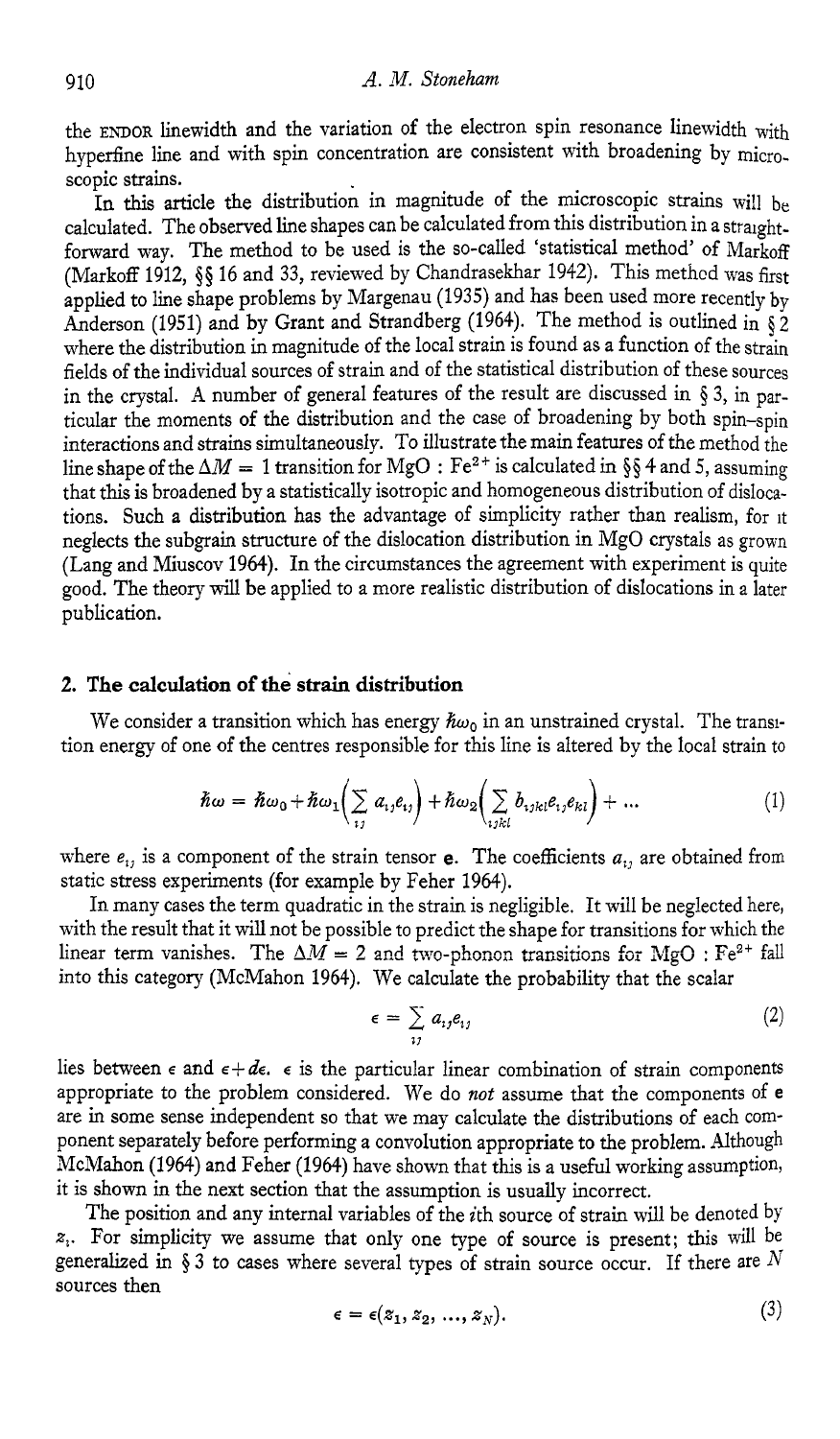We further assume that the contributions of the various sources to  $\epsilon$  add linearly:

$$
\epsilon = \sum_{i=1}^N \epsilon(z_i). \tag{4}
$$

This assumption is fundamental. It should be valid when linear elasticity theory 15 valid, so that (4) should hold for strains less than about 10<sup>-2</sup>. The widths of observed strain-broadened lines correspond to strains of the order of  $10^{-4}$ , roughly two orders of magnitude less.

The variables  $z_1$ , ...,  $z_N$  define a phase space. Each point in this phase space corresponds to a specific configuration of strain sources in which the position and the other parameters which describe every one of the sources have definite values. The statistical assumptions about the probability distribution of each of the *z,* are contained in a statistical weight function  $p(z)$ . The form of  $p(z)$  depends on the species of source considered, but the functional form of  $p(z_i)$  does not depend on *i*. A normalization factor  $v$  is defined for  $p(z)$  by

$$
v = \int dz_i p(z_i). \tag{5}
$$

We calculate the fraction of all configurations of the strain sources, consistent with our statistical assumptions, which produce a given value of  $\epsilon$  at the point of observation. This is

$$
I(\epsilon) = \left(\frac{1}{v}\right)^N \int \dots \int dz_1 p(z_1) \dots dz_N p(z_N) \, \delta\{\epsilon - \epsilon(z_1, \dots, z_N)\}.
$$
 (6)

The delta function singles out the regions of the phase space for which  $\epsilon(z_1, ..., z_N)$ has the value  $\epsilon$ . In particular this excludes configurations which produce infinite strains at the point of observation. For this reason singularities in  $\epsilon(z)$  do not cause difficulty; such singularities are, however, very important in calculating the moments of  $I(\epsilon)$ , which are discussed in **4 3.3.** 

 $I(\epsilon)$  can be calculated directly from (6) with no further physical assumptions. The actual procedure constitutes Markoff's method. Equation (6) may be rewritten using the spectral representation of the delta function:

$$
\delta(y) = \frac{1}{2\pi} \int_{-\infty}^{\infty} dx \, \exp(ixy)
$$

giving

$$
\delta(y) = \frac{1}{2\pi} \int_{-\infty}^{\infty} dx \exp(ixy)
$$
  

$$
I(\epsilon) = \left(\frac{1}{v}\right)^N \frac{1}{2\pi} \int_{-\infty}^{\infty} dz \int \dots \int dz_1 p(z_1) \dots dz_N p(z_N) \exp(ix(\epsilon - \epsilon(z_1, ..., z_N))]
$$
 (7)

where the spectral variable **x** has no particular physical significance. From **(4)** the contributions of the sources to  $\epsilon$  add linearly, so that (7) factorizes into

$$
I(\epsilon) = \frac{1}{2\pi} \int_{-\infty}^{\infty} dx \exp(ix\epsilon) \left[\frac{1}{v} \int dz \, p(z) \exp\{-ix\epsilon(z)\}\right]^N.
$$
 (8)

Following Markoff (1912) and Margenau (1935) we write

$$
\frac{1}{v}\int dz\,p(z)\exp\{-ix\epsilon(z)\}=1-\frac{1}{v}J(x)
$$

where

$$
J(x) = \int dz \, p(z) [1 - \exp\{-ix\epsilon(z)\}]. \tag{9}
$$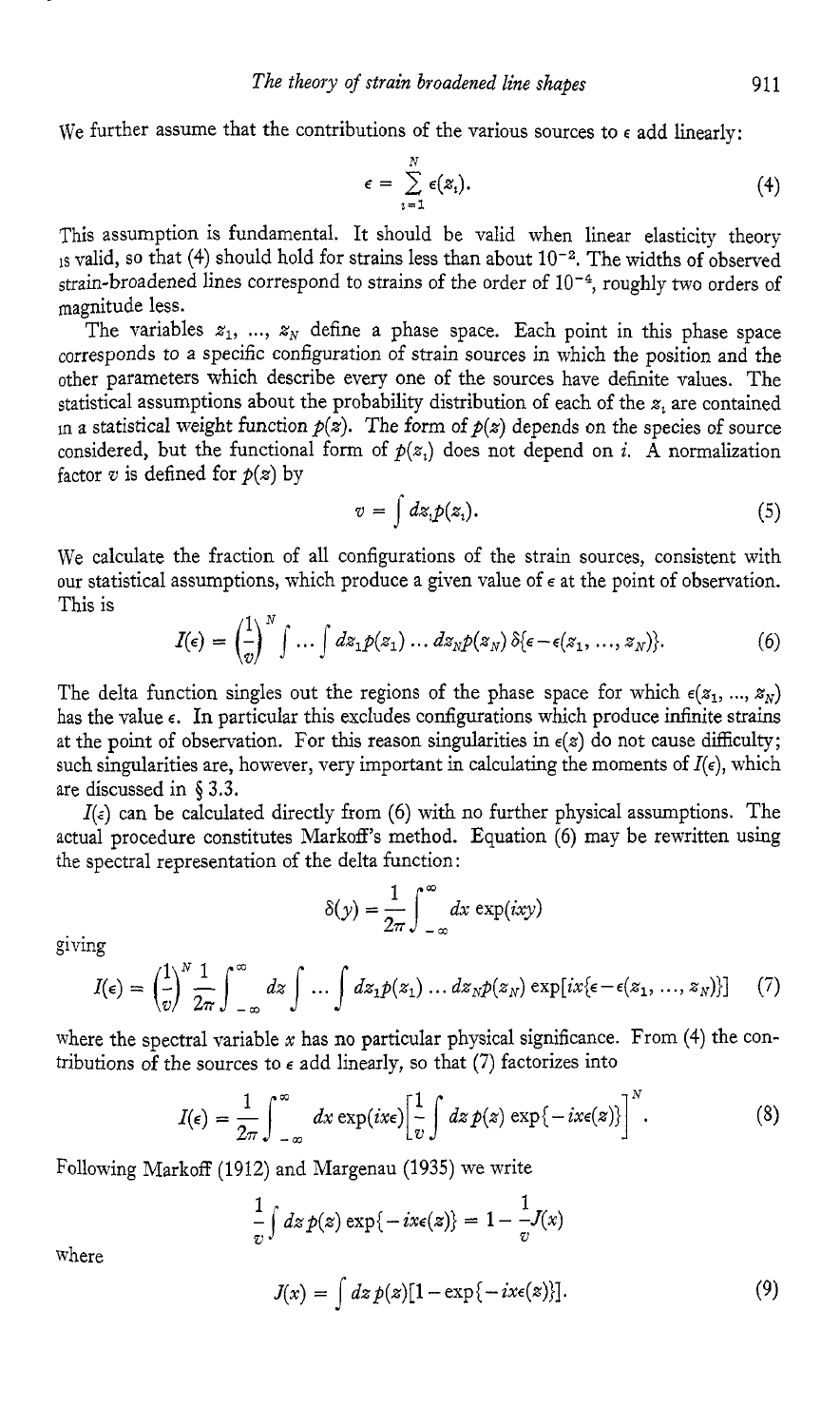We finally obtain, recalling  $(1 - A/N)^N \rightarrow \exp(-A)$  in the limit of large N:

$$
I(\epsilon) = \frac{1}{2\pi} \int_{-\infty}^{\infty} dx \exp(ix\epsilon) \exp\{-\rho J(x)\}
$$
(10)

in which *p,* the density of the sources, is defined as

$$
\rho = \frac{N}{v} = \frac{N}{\int dz \, p(z)}\tag{11}
$$

in the limit of large  $N$  and  $v$ . Equations (9), (10) and (11) give the distribution in magnitude of the microscope strain in terms of the strain field of each individual source  $\epsilon(z)$ , the statistical distribution of the sources  $p(z)$  and  $\rho$ , the density of the sources.

The line shape described by (10) may be asymmetric. We conclude this section with the formulae equivalent to (9) and (10) in the especially useful case that the line is symmetrical about  $\epsilon = 0$ :

$$
J(x) = \int dz p(z)[1 - \cos \{x \epsilon(z)\}] \tag{9'}
$$

$$
I(\epsilon) = \frac{1}{\pi} \int_{0}^{\infty} dx \cos(x\epsilon) \exp\{-\rho J(x)\}.
$$
 (10')

# **3. Discussion of the strain distribution**

In this section we derive a number of results based on  $(10)$ . Firstly, we generalize  $(10)$ to the case where there are several distinct types of strain source. Secondly, we find the distribution of a sum of strain components  $\epsilon = \epsilon_1 + \epsilon_2$ , and show that this is not the convolution of the distributions of  $\epsilon_1$  and  $\epsilon_2$  separately except in very special cases. The result obtained here can be used to calculate spin resonance line shapes which are broadened by both strain and by spin-spin interactions. Thirdly, the moments of *I(€)*  are calculated; these emphasize the advantages of calculating  $I(\epsilon)$  directly rather than its moments. Finally, the line shape is shown to agree with the predictions of the central limit theorem in the special circumstances in which this theorem can be applied.

#### 3.1. *Seaeral* types *of strain source*

In real crystals the microscopic strains may be caused by several different species of strain source-for example both point defects and dislocations are important in radiationdamaged crystals. We shall assume that the statistical distributions of the various species are independent-thus the sources of species A are not correlated in position with those of type B. The discussion of **4** 2 may be repeated with only minor changes. In particular the factorization of (7) to give (8) proceeds as before.  $I(\epsilon)$  is again given by (10), but  $\rho J(x)$  is now given by

$$
\rho J(x) = \rho_A \int dz \, \rho_A(z) [1 - \cos \{x \epsilon_A(z)\}] + \rho_B \int dz \, \rho_B(z) [1 - \cos \{x \epsilon_B(z)\}]
$$

where  $\rho_A = N_A/f dz p_A(z)$  and  $\rho_B = N_B/f dz p_B(z)$ . In general  $p_A(z)$  and  $p_B(z)$  have different functional forms.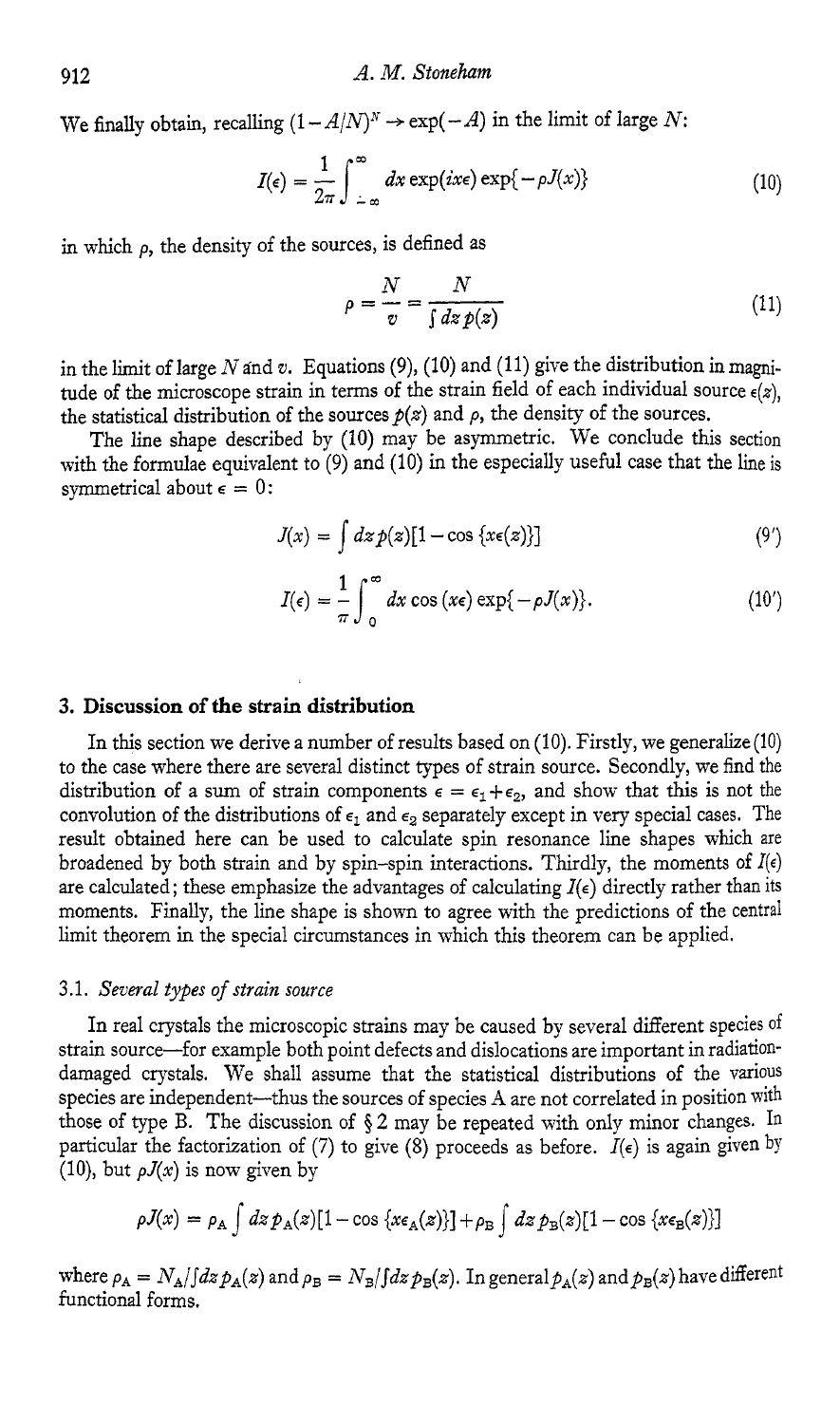## **3.2.** *The distribution of a sum of strain components*

The detailed analyses of experimental line shapes by Feher and McMahon both assumed that the distributions of the various strain components are independent. If  $\epsilon_{12} = \epsilon_1 + \epsilon_2$ , where the distribution of  $\epsilon_j$  is given by  $I_j(\epsilon_j)$ , this assumption implies

$$
I_{12}(\epsilon) = \int_{-\infty}^{\infty} ds \, I_1(s) I_2(\epsilon - s). \tag{12}
$$

It is straightforward to show from (10) that (12) is only valid if

$$
J_{12}(x) = J_1(x) + J_2(x) \tag{13}
$$

in which

$$
J_i(x) = \int dz \, p(z) [1 - \exp\{-ix\epsilon_i(z)\}].
$$

In general (13) is satisfied only if the strain components  $\epsilon_1$  and  $\epsilon_2$  are produced by different species of strain source. This result can be seen more intuitively as follows. **A** large value of  $\epsilon_1$  implies that the point of observation is close to one of the strain sources. If the source also produces the strain component  $\epsilon_2$  this suggests that  $\epsilon_2$  will also be large, so that the values of  $\epsilon_1$  and  $\epsilon_2$  will be correlated. As a more concrete example, screw dislocations produce no dilation in an isotropic crystal; in such a crystal containing only these strain sources  $e_{xx} + e_{yy} + e_{zz} = 0$ , and it would clearly be incorrect to assume that  $e_{xx}$ ,  $e_{yy}$  and  $e_{zz}$  were independent.

Equations **(12)** and (13) do hold in one case of practical importance. If a spin resonance line is appreciably broadened by both microscopic strains and by spin-spin interactions, as for  $CO^{2+}$ , Mn<sup>2+</sup> and Fe<sup>3+</sup> in MgO, the transition energy of one of these spins has the form

$$
\begin{aligned} \hbar\omega &= \hbar\omega_0 + \hbar\omega_1\epsilon + \hbar\omega_s\epsilon_s \\ &= \hbar\omega_0 + \hbar\omega_1\left(\epsilon + \frac{\omega_s}{\omega_1}\epsilon_s\right) \end{aligned}
$$

where the shift  $\hbar\omega_{s}\epsilon_{s}$  is caused by spin-spin interactions. Grant and Strandberg (1964) have discussed the case in which there is spin-spin interaction broadening alone in some detail. If the magnetic defects produce no strain field then  $\epsilon_1 \equiv \epsilon$  and  $\epsilon_2 \equiv \omega_s \epsilon_s/\omega_1$ are produced by different species of imperfection and equations (12) and (13) hold. In this particularly simple case the resultant line shape is the convolution of the shape due to dipolar broadening alone with that due to strain broadening alone.

#### 3.3. The moments of  $I(\epsilon)$

In **\$2** the distribution of strains was calculated directly. It is common in the theory *of line shapes to calculate the moments of a distribution instead. The moments of*  $I(\epsilon)$ are

$$
M_n = \frac{\int_{-\infty}^{\infty} d\epsilon \, I(\epsilon) \epsilon^n}{\int_{-\infty}^{\infty} d\epsilon \, I(\epsilon)}.
$$
 (14)

These are not measured experimentally, their one advantage being that in some cases they may be calculated without difficulty. For strain-broadened lines even this advantage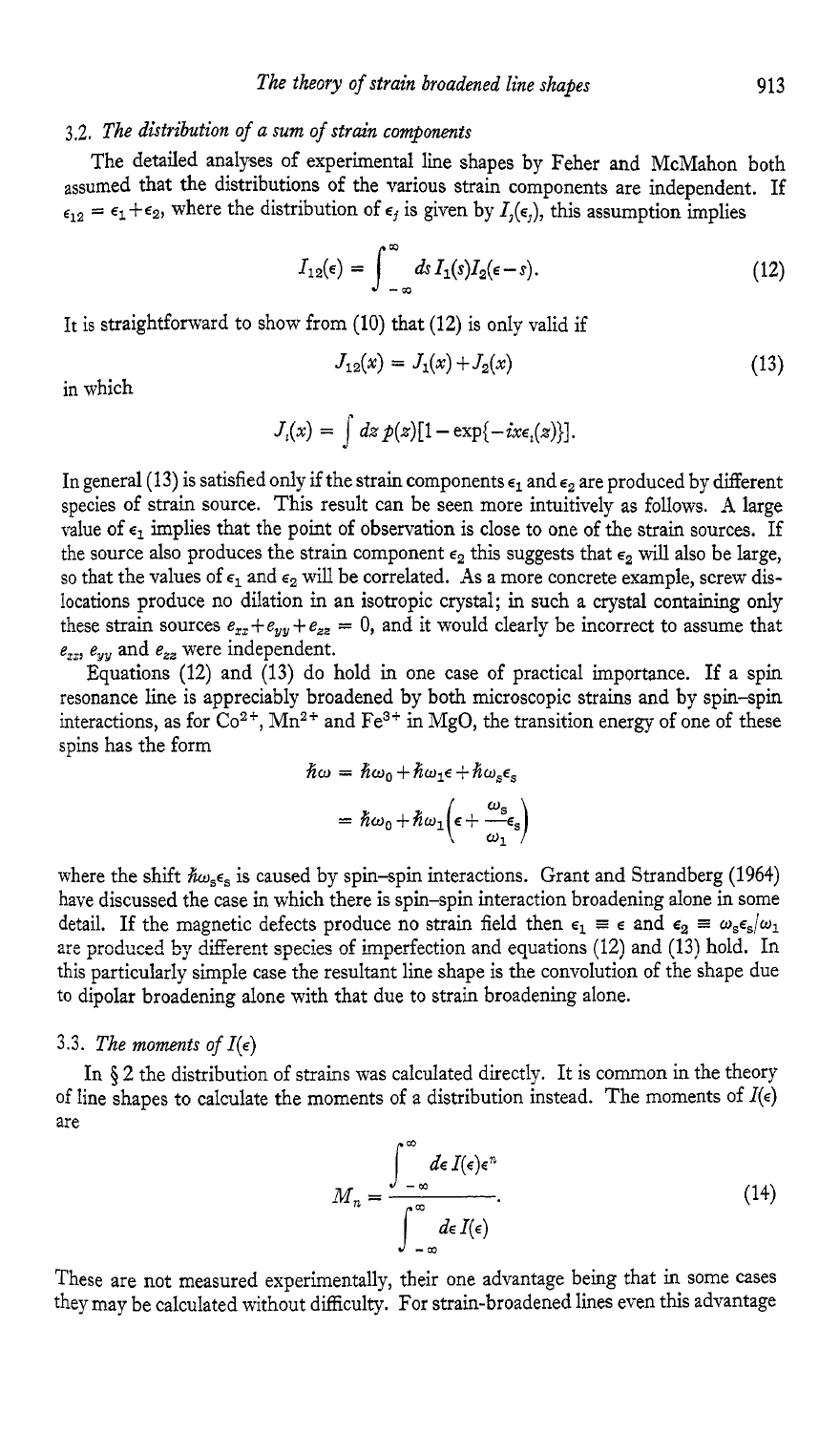is lacking, for the moments are dominated by the regions of large  $\epsilon$  and are not even finite unless great care is taken. The moments can be expressed in terms of integrals  $S_n$ , where

$$
S_n = \rho \int dz \, p(z) \{ \epsilon(z) \}^n \tag{15}
$$

by use of a general result of Kubo and Tomita (1954) which gives, in the present case,

$$
M_n=\lim_{x\to 0}\frac{(-1)^n d^n}{d(ix)^n}\exp\{-\rho J(x)\}.
$$

The first four moments are

$$
M_1 = S_1
$$
  
\n
$$
M_2 = S_2 + S_1^2
$$
  
\n
$$
M_3 = S_3 + 3S_1S_2 + S_1^3
$$
  
\n
$$
M_4 = S_4 + 4S_1S_3 - 2S_1^2 + 3(S_2 + S_1^2)^2.
$$

For symmetric lines it is easily shown from (15) that  $S_n$  is zero if *n* is odd. The odd moments vanish and the even moments simplify to give, for example,

$$
M_2 = S_2
$$
  

$$
M_4 = 3S_2^2 + S_4.
$$

For a Gaussian line shape  $M_4 = 3M_2^2$ , which would require  $S_4$  to be zero.

#### **3.4.** *Relation to the central limit theorem*

It is sometimes believed that a strain-broadened line shape should be Gaussian, a belief which ultimately stems from the central limit theorem which is fundamental in the theory of errors (Kendall and Stuart 1958, p. **193).** In this subsection we show that *I*( $\epsilon$ ) given by (9) and (10) indeed gives a Gaussian shape in the circumstances in which the theorem is applied.

The theorem is usually based on two assumptions. Firstly, the contributions of each of the sources should be equal in magnitude, having positive and negative signs with equal probability:

$$
\epsilon(z_i) = \pm \epsilon_0. \tag{16}
$$

Secondly, the local strain at the point of observation must be produced by a large number of sources. Thus  $\epsilon_0$  will be much smaller than the half-width of the distribution  $\epsilon_{w}$ . Although results similar to the central limit theorem hold in more general circumstances than these (Chandrasekhar 1943) we shall only consider the case commonly considered in the theory of errors.

For a Gaussian shape we see from (10) that  $\rho J(x)$  must be proportional to  $x^2$ . The first condition, (16), shows that the line is symmetrical and, by **(9')** and (ll),

$$
J(x) = N\{1 - \cos(x\epsilon_0)\}.
$$

The values of x which are of dominant importance in (10) are of order  $1/\epsilon_{\rm w}$ , for which  $x\epsilon_0 \sim \epsilon_0/\epsilon_{\rm w}$  is small by the second assumption. Thus

$$
J(x) = \frac{1}{2}N\epsilon_0^2x^2
$$

confirming the Gaussian shape under the rather restrictive conditions assumed.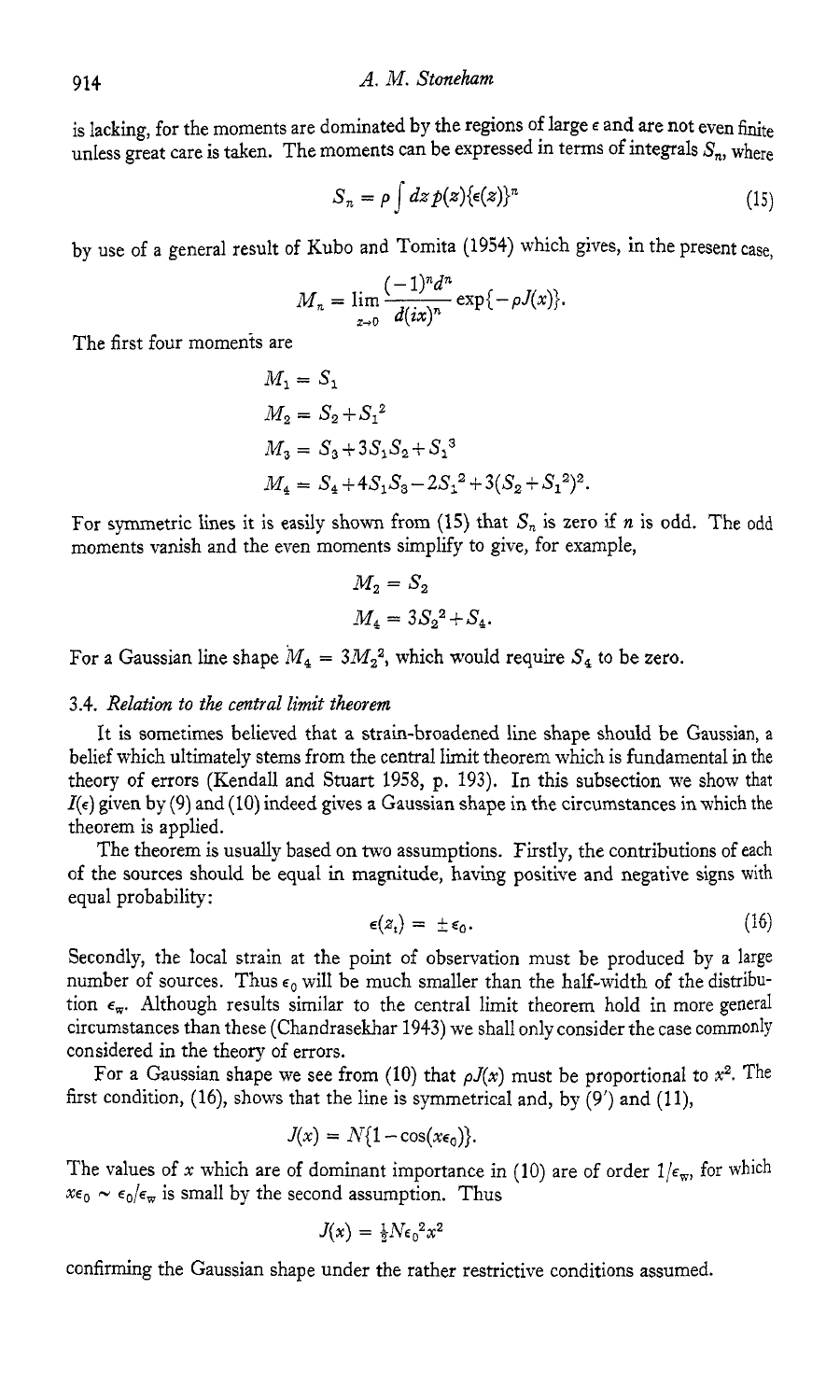# **4. A statistically isotropic and homogeneous distribution of dislocations**

As a specific example we consider an elastically isotropic crystal in which the only strain sources are straight edge or screw dislocations. Each of the dislocations is described by five variables  $r$ ,  $b$ ,  $\theta$ ,  $\phi$  and  $\alpha$  which correspond to the  $z$ , used earlier. These variables are shown in figure 1.  $r$  is the distance from the point of observation to the



Figure 1. The notation of  $\S 4$  for a screw dislocation.

nearest point of the dislocation line, *b* the magnitude of the Burgers vector, and the dislocation axis **t** is specified by the angles  $\theta$  and  $\phi$ . For edge dislocation  $\alpha$  is the angle between **b** and **r**, whereas for screw dislocations  $\alpha$  is shown in figure 1.

We assume that the distribution of the defects whose transitions are observed is completely uncorrelated with the dislocation distribution. The statistical distribution of dislocations will be assumed to be isotropic and homogeneous. By this we mean that both the axes and Burgers vectors of the dislocations are distributed isotropically and that, for dislocations of given **b** and **t,** the points of intersection of the dislocations with an arbitrary plane are distributed homogeneously on the plane. For an isotropic distribution the probability that the dislocation axis lies within a particular solid angle is simply proportional to the solid angle, i.e. to  $d\theta$  sin  $\theta d\phi$ . For a distribution which is homogeneous the probability of given values of  $r$  and  $\alpha$  is proportional to  $dr$   $r$   $dx$ . Thus integrals of the form  $\int ds p(x)f(x)$ , where f is an arbitrary function of *z*, should here be interpreted as

$$
\int_0^{\pi} d\theta \sin \theta \int_0^{2\pi} d\phi \int_0^{2\pi} dx \int_{R_1}^{R_2} dr \, r f(\theta, \phi, \alpha, r). \tag{17}
$$

**A** constant of proportionality has been omitted, but this simply cancels in calculating the line shape.

The lower limit *R,* on the radial integral takes account of the atomic structure of the lattice. In calculating  $I(\epsilon)$  it is a good approximation to put  $R_1 = 0$ ; this would not be possible if the moments of  $I(\epsilon)$  were needed as the strain field of the dislocation diverges as  $1/r$  as *r* becomes small. The upper limit  $R_2$  simply means that we consider a finite crystal; as *R,* becomes infinite the usual logarithmic divergences met in dislocation theory occur. As a finite crystal is used the distribution *I(€)* will depend on the geometry of the surface for the very small values of *E* for which the dislocations near the surface are important. Thus  $I(\epsilon)$  should be unreliable when  $\epsilon$  is less than about  $b/R_2$ , or about  $10^{-6}$ or 10<sup>-7</sup>. Recalling that (4) is only valid for strains  $\epsilon$  less than about 10<sup>-2</sup>, as linear theory of elasticity has been assumed, we see that the calculated distribution of strains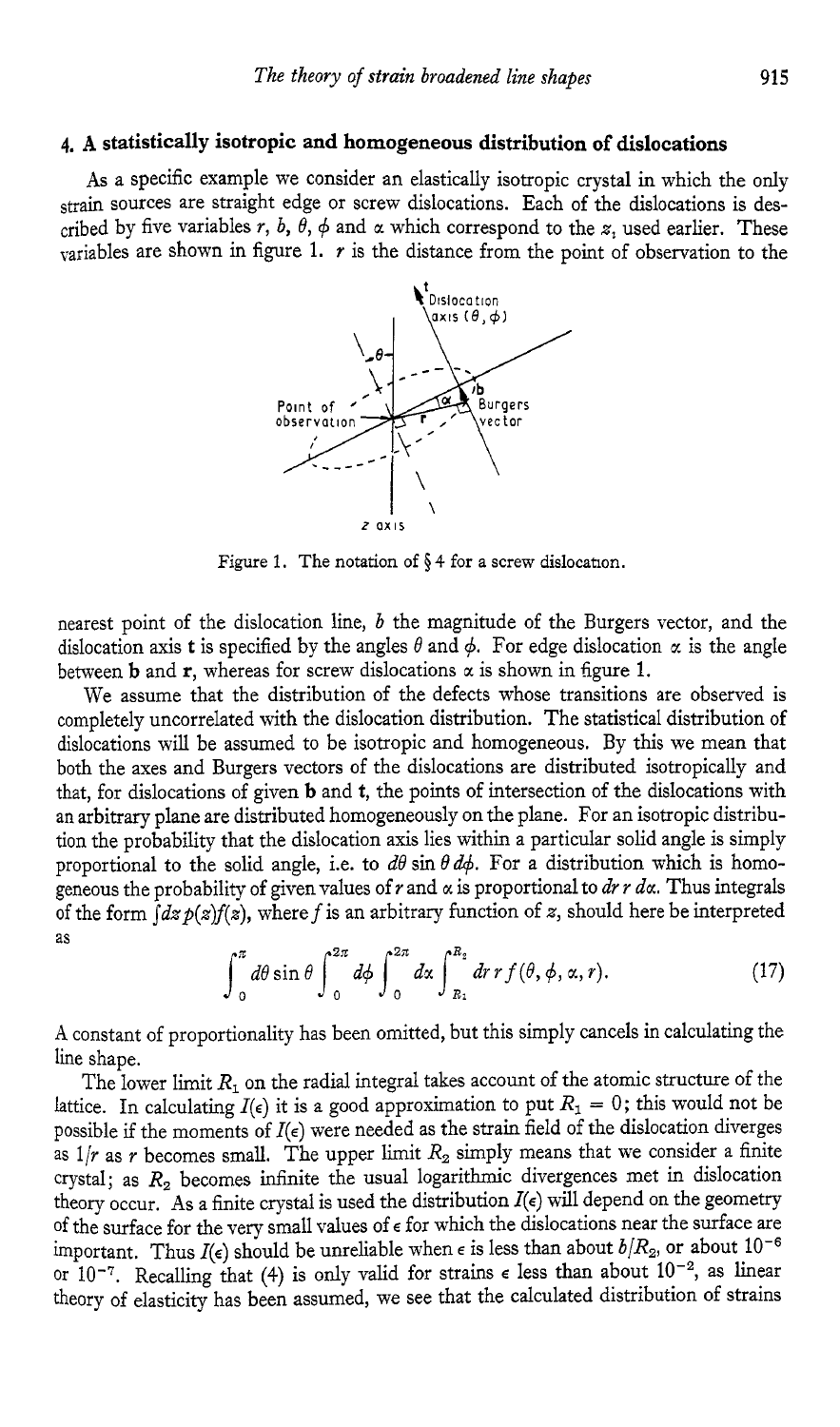*I*( $\epsilon$ ) will only be reliable for

$$
10^{-2} \gtrsim \epsilon \gtrsim 10^{-6}.\tag{18}
$$

As the observed half-widths of  $I(\epsilon)$  are of order  $10^{-4}$  the inequality (18) does not provide any real restriction in practice.

We now outline the calculation of  $\rho$ ,  $J(x)$  and  $I(\epsilon)$ . Throughout we will assume *R*, to be zero. The value of (17) for a sphere of radius  $R$  and  $f = 1$  is

$$
\int dz\,p(z)=4\pi^2R^2.
$$

The total length of dislocation per unit volume will be denoted  $L$ . The total length of dislocation within the sphere is thus  $\frac{4}{3}\pi R^3L$ . It is easily shown that for an isotropic homogeneous distribution the mean of the lengths of each dislocation within the crystal is  $\frac{3}{4}R$ , so that  $N = \pi R^2 L$  dislocations cut the sphere. Thus

$$
\rho = \frac{N}{\int dz \, p(z)} = \frac{L}{4\pi} \tag{19}
$$

which is, of course, independent of *R.* 

written The strain field of a straight dislocation in an elastically isotropic crystal can be

$$
\epsilon(z) = \frac{b}{\pi r} \psi(\theta, \phi, \alpha) \tag{20}
$$

where  $\psi$  depends on the particular combination of strain components required and on the edge or screw nature of the dislocation.  $J(x)$  is given by

$$
J(x) = \int_0^{\pi} d\theta \sin \theta \int_0^{2\pi} d\phi \int_0^{2\pi} dx \int_{R_1}^{R_2} dr r \left\{ 1 - \cos \left( x \frac{b}{\pi r} \psi \right) \right\}.
$$
 (21)

It is shown in the appendix that, if we again assume *RI* zero, (19) and (20) together lead to

$$
\rho J(x) = x^2 Lb^2 (A - B \ln|x|). \tag{22}
$$

The line shape is given by (10') and *(22)* as

$$
I(\epsilon) = \frac{1}{\pi} \int_0^\infty dx \cos(\epsilon x) \exp\{-x^2 Lb^2(A - B \ln x)\}.
$$
 (23)

If *B* were zero this would describe a Gaussian shape, for which  $\rho J(x)$  is proportional to **x2;** the width of this Gaussian would be proportional to the square root of the dislocation density L. The term  $B \ln(x)$  has the effect of reducing  $I(\epsilon)$  at larger values of  $\epsilon$ .

 $I(\epsilon)$  is determined *qualitatively* by the innermost (radial) integral in  $J(x)$ , and not by the subsequent angular integrals over  $\theta$ ,  $\phi$  and  $\alpha$ . Although the magnitudes of *A* and *B* depend on the edge or screw nature of the dislocations considered and on the particular sum of strain components constituting  $\epsilon$ , the functional forms of (22) and (23) do not depend on these factors. Thus if an observed line shape, apparently caused by dislocations alone, has a shape qualitatively different from **(23),** either the dislocation distribution is inhomogeneous or the centres observed (which sample the strain field) are correlated in position with the dislocations. In practice dislocations are often concentrated in subgrain boundaries, giving a strongly inhomogeneous distribution. Further, point defects, analogous to the centres observed, are quite often found to be bound to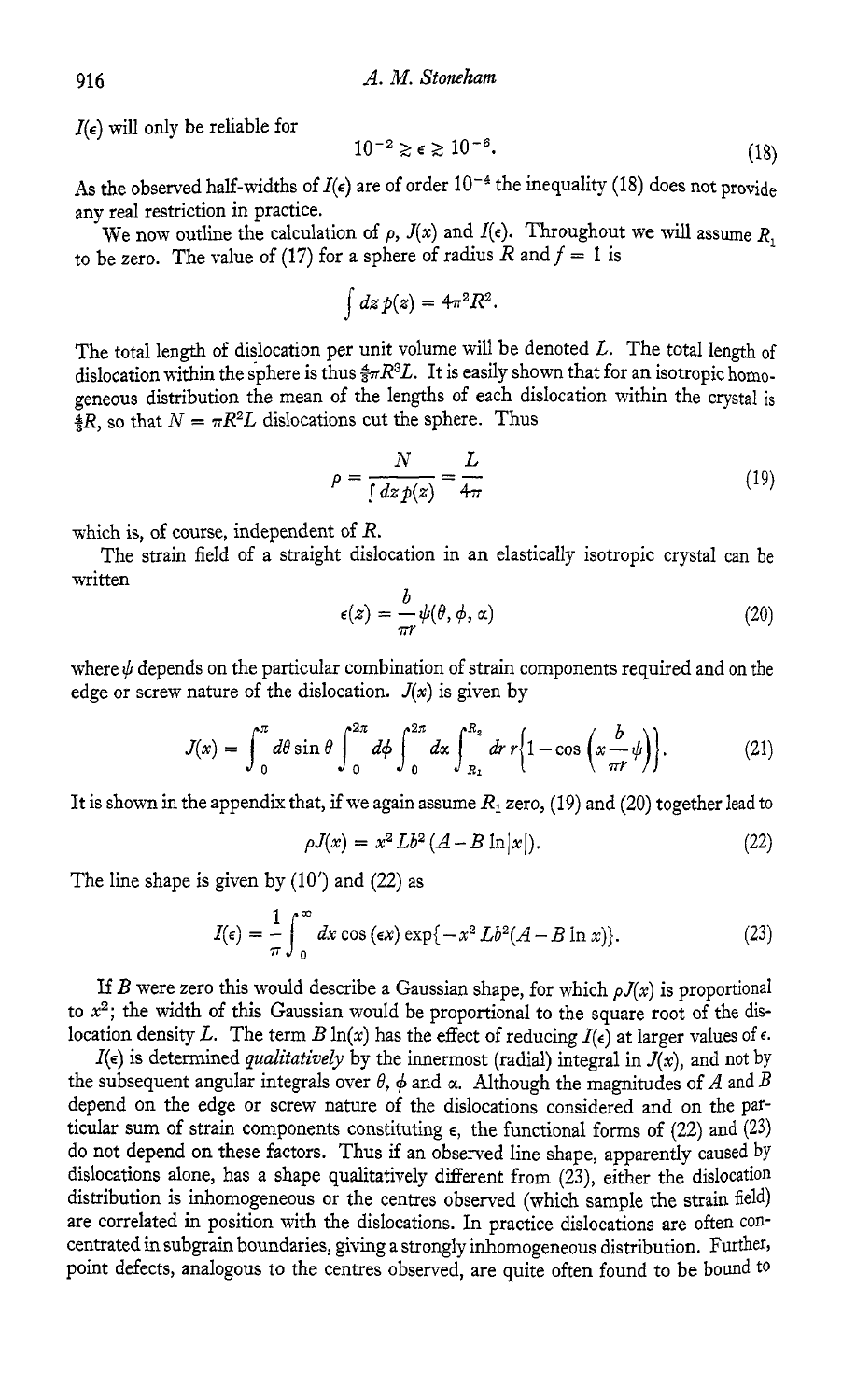dislocations; examples of this are given in the review by Newman and Bullough **(1963).**  If the centres are magnetic ions of the correct charge and crystal radius (e.g.  $Co^{2+}$  in MgO) then they will presumably be distributed very nearly at random, and the inhomogeneity of the dislocation distribution will be more important. On the other hand, colour centres produced by irradiation, especially vacancies with trapped electrons and holes, may have zero phonon lines broadened largely by the strain fields of other point defects produced at the same time. Some correlation between the positions of the centres observed and the strain sources would be expected in this case. If the correlation is important both the line shape and its width should differ from values predicted neglecting correlation.

The assumption of isotropy can also be checked, although less directly.  $I(\epsilon)$  can sometimes be measured for two different sums of strain components,  $\epsilon_1$  and  $\epsilon_2$ . The relative widths of  $I_1(\epsilon_1)$  and  $I_2(\epsilon_2)$  depend on the relative values of *A* and *B* in the two cases; these in turn are sensitive to the extent to which the distribution of dislocations is anisotropic.

#### 5. The  $\Delta M = 1$  line of MgO :  $Fe^{2+}$

The broad  $\Delta M = 1$  line of the spin resonance spectrum of  $Fe^{2+}$  in MgO has been shown by McMahon to be broadened by the microscopic strain mechanism under discussion. The line is several hundreds of gauss wide, varying with the magnetic field orientation (Lewis **1965)** and roughly Lorentzian in shape (McMahon **1964). A** near Lorentzian shape is also found for the **ENDOR** line of **Co2'** in MgO (Fry and Llewellyn **1962)** which is again almost entirely strain broadened. The shape is thus different from that expected from **(23).** This difference can be attributed to the subgrain structure of the distribution of dislocations in MgO (Lang and Miuscov **1964),** a feature which was entirely neglected in the simple distribution assumed in deriving **(23).** The line shape due to a distribution with subgrain structure is to be treated in a later publication; here we will continue to discuss the isotropic homogeneous distribution.

The analogue of (1) for  $MgO : Fe^{2+}$  with the magnetic field along the (001) axis is

$$
\hbar\omega = \hbar\omega_0 + \frac{3}{4}G_{11}\epsilon_{001} \tag{24}
$$

where  $\epsilon_{001} = 2e_{zz} - e_{xx} - e_{yy}$ ; with the field in the (111) direction the corresponding result is

$$
\hbar\omega = \hbar\omega_0 + 2G_{44}\epsilon_{111} \tag{25}
$$

in which  $\epsilon_{111} = e_{xy} + e_{yz} + e_{zz}$ . We do *not* adopt the engineering convention for strains. Gll and **G44** are coupling coefficients (Shiren **1962,** Watkins and Feher **1962).** 

The elastic constants of the crystal are altered near to the impurities whose transition energies measure the strain field. The strains we have been discussing are, however, those which would occur if the local elastic constants were unaltered. This is an apparent, rather than a real, difficulty, for transition energies and not strains are measured directly. The  $G_{ij}$  used in (24) and (25) are found from static *stress* experiments, using the perfect crystal elastic constants to convert stresses to strains. To use the  $G_{ij}$  consistently to calculate changes in transition energies we must therefore make no allowance for changes in the local elastic properties when discussing microscopic strain broadening. It is convenient to quote all results in terms of strains for purposes of comparison; in all cases these will be reduced to values appropriate to a lattice with the elastic moduli of a perfect crystal. To convert these strains *into* actual atomic positions near the defect the altered local force constants must, of course, be included.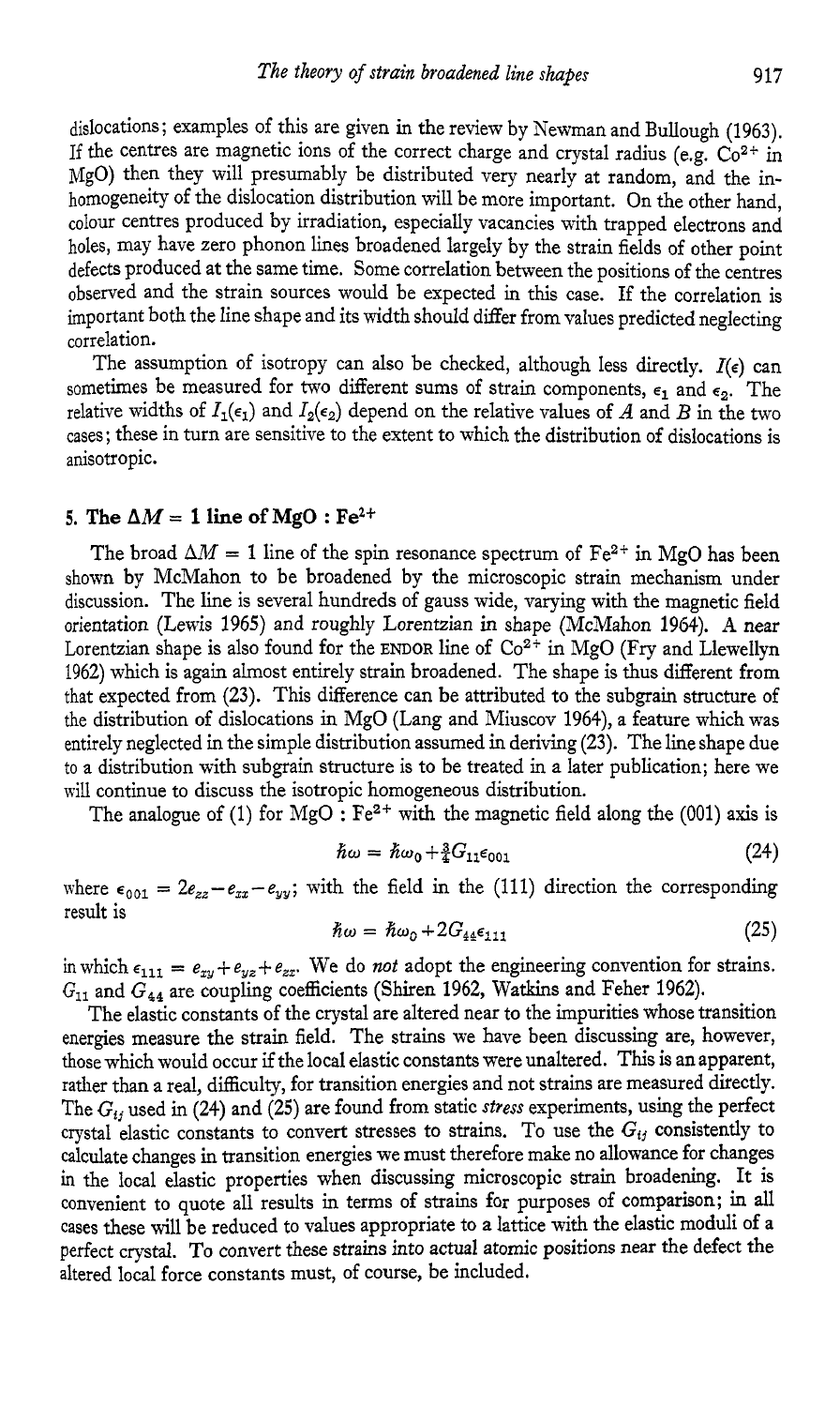# <sup>918</sup>*A. 1V. Stoneham*

The full-widths at half intensity of the distributions of  $\epsilon_{001}$  and  $\epsilon_{111}$  can be found from an analysis of the various spin resonance line shapes. These are shown in the table; in all cases the analysis is that of the author. For  $Co^{2+}$  the coupling  $co^{-}$ efficients of Tucker (1966) were used. There are, unfortunately, large errors in the coupling coefficients  $G_{11}$  and  $G_{44}$  and in estimating the strain contribution to the observed linewidth. The  $\epsilon_{001}$  width is about  $2 \times 10^{-4}$  and that of  $\epsilon_{111}$  about  $0.6 \times 10^{-4}$ . Clearly there will be differences from specimen to specimen, depending on the method of formation and on the mechanical history of the crystal used.

#### The magnitudes of the full-widths at half intensity of  $I(\epsilon)$ <sup>+</sup>

| Experiment    | Reference | $\epsilon_{001}$ | $\epsilon_{111}$ | $\epsilon_{001}/\epsilon_{111}$ |
|---------------|-----------|------------------|------------------|---------------------------------|
| $Fe^{2+}ESR$  | a         | 20               | 060              | $3-2$                           |
|               | ь         | 17               | 069              | 25                              |
| $Fe3+ ESR$    | C         | 21               | 0 53             | 40                              |
| $Mn^{2+}$ ESR | c         | 2.0              | 064              | $3 \cdot 1$                     |
|               | Ь         | 18               |                  |                                 |
| $Co2+$ ESR    | d         | 23               |                  |                                 |
| $Co2+$ ENDOR  | е         | 28               | 28               | $1-0$                           |
| Theory        |           | 0.7              | 0 <sub>3</sub>   | 2.3                             |

The strains are in units of  $10^{-4}$ .

The experimental sources are: a, Lewis 1965; b, McMahon 1964; **c,** Feher 1964; d, Whittlestone 1964, Ph.D. Thesis, University of Bristol; e, Fry **and** Llewellyn 1962; f, present paper.

**ESR,** electron **spin** resonance.

-f Calculated from a variety of spin resonance data for ions in MgO for

$$
\epsilon_{001} = 2e_{zz} - e_{zz} - e_{yy}
$$
  

$$
\epsilon_{111} = e_{xy} + e_{yz} + e_{zz}
$$

in which we do *not* use engineering notation.

In calculating the strain distributions we assume that the Burgers vectors are equally divided among the (110) and equivalent directions, and that the dislocation axes are isotropically distributed. This is a simple generalization of **\$4,** where the Burgers vectors were also isotropic. Thus the strain field of a dislocation whose axis makes an angle **7**  with its Burgers vector is expressed in terms of the strain fields of screw and edge dislocations with the same Burgers vector and corresponding axes as

$$
e_{ij} = e_{ij}^{\text{(score)}} \cos \eta + e_{ij}^{\text{(edge)}} \sin \eta. \tag{26}
$$

The calculated distributions are shown in figure 2 for a dislocation density of  $5 \times 10^5$  cm per cm<sup>3</sup>. The  $\epsilon_{001}$  and  $\epsilon_{111}$  widths are  $0.7 \times 10^{-4}$  and  $0.3 \times 10^{-4}$  respectively, which would correspond to linewidths at X band of 250 and **175** gauss. Although these are of the right order of magnitude they are rather less than the observed widths of about 600 and 350gauss. To give the same half-widths a dislocation density *L* of about  $3 \times 10^6$  cm per cm<sup>3</sup> would be required, as the linewidth varies roughly as  $\sqrt{L}$ . This is about an order of magnitude larger than that observed by Lang and Miuscov. Certainly <sup>a</sup> part (and probably most) of the discrepancy can be attributed to the neglect of the subgrain structure, which is also responsible for the differences of the observed and calculated line shapes, mentioned earlier. It should also be recalled, however, that the measured densities were for crystals of high perfection, and may not be typical of the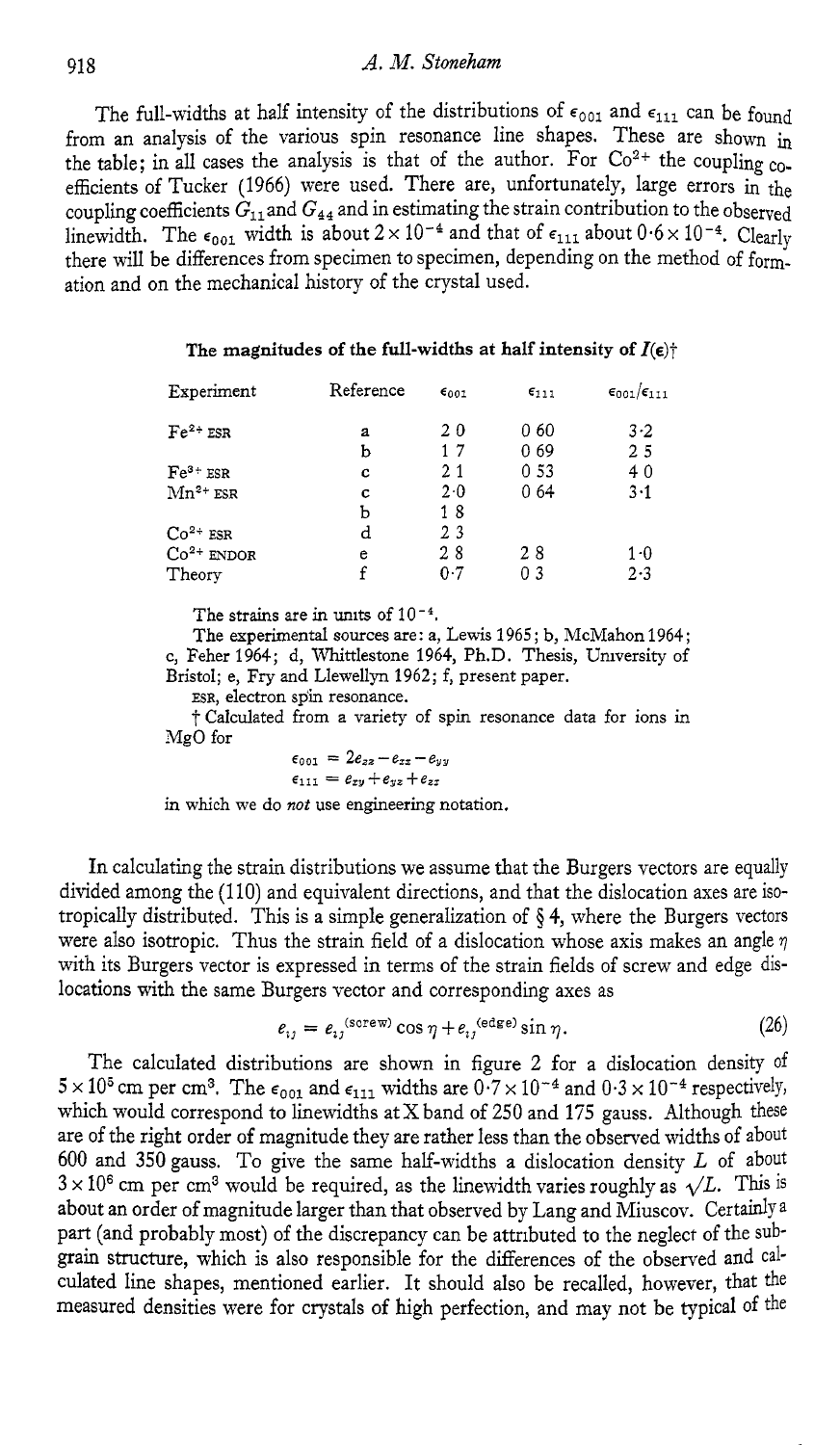crystals used here. Further, the observed densities are particularly high in the subgrain boundaries, so that limits of experimental resolution may have led to low estimates.

Despite the differences between the observed and calculated widths, the ratio  $\epsilon_{0.01}/\epsilon_{111}$  is about 2.3, and is within the rather broad limits set by experiment. Thus the assumption of (110) Burgers' vectors and isotropic distribution of axes of dislocation seems to be verified.



Figure 2. The form of  $I(\epsilon)$  in two cases, viz.

```
\epsilon_{001} = 2e_{zz} - e_{zz} - e_{yy} and \epsilon_{111} = e_{xy} + e_{yz} + e_{zz}.
```
These curves assume for the dislocations a homogeneous distribution in space with  $L = 5 \times 10^5$  cm per cm<sup>3</sup>. The dislocation axes are isotropically distributed and the Burgers vectors lie **in** the ( 110) and equivalent directions.

# **Conclusion**

**A** general method for calculating strain-broadened line shapes has been outlined. The line shape is expressed in terms of the density and statistical distribution of the sources of strain, and in terms of the strain fields of the individual strain sources. The method is capable of direct extension to cases where the line broadening has other contributions, such as those from spin-spin interactions. The present work does *not* assume any arbitrary form for the distribution of the microscopic strains, nor does it assume that the components of the microscopic strain tensor are statistically independent; previous workers make both these assumptions (Feher 1964, McMahon 1964).

To illustrate the method the line shape and linewidth for the electron spin resonance of Fe2+ in MgO was calculated, assuming an isotropic homogeneous distribution of dislocations. Although the results are generally in fair agreement with experiment the neglect of the subgrain structure in MgO affects both the width and the shape noticeably.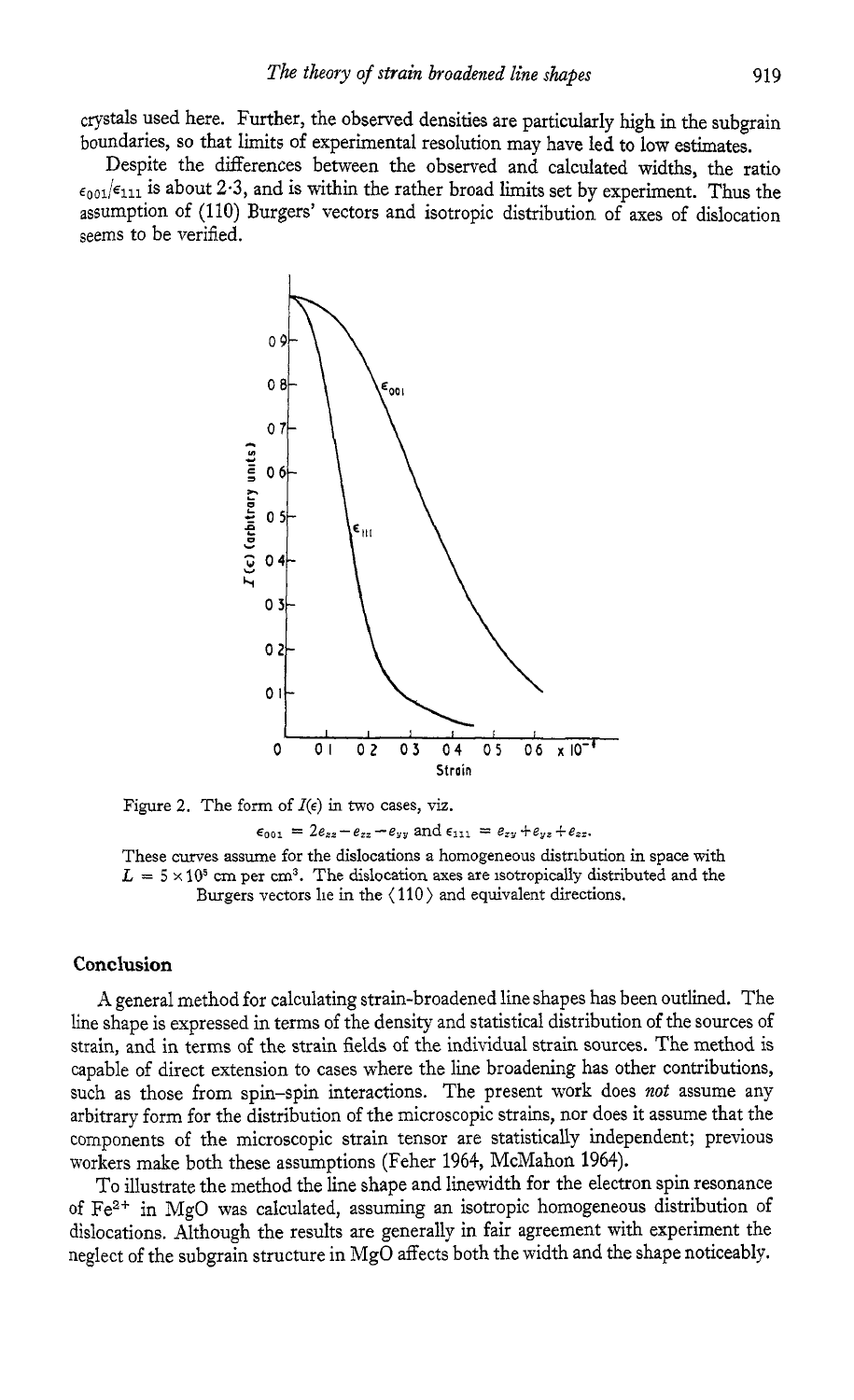CaIculations taking account of the subgrain structure are in progress. This sensitivity to the dislocation structure is in fact a real advantage, for it suggests that the observation of spin resonance and zero phonon line shapes can give useful information on the statistical distribution of dislocations and other imperfections in crystals.

#### **Acknowledgments**

The author wishes to thank Dr. A. B. Lidiard, Dr. R. BuUough, Dr. **B.** Henderson, *m.* A. E. Hughes and Mr. I. K. Ludlow for helpful discussions and for the use of unpublished data.

# Appendix. The evaluation of  $J(x)$

 $v = r/R_2$  and  $U = x(b/\pi R_2)\psi$  as  $J(x)$  is given by (21). The innermost integral over *r* may be rewritten in terms of

$$
R_2^2 \int_{R_1/R_2}^1 dv \, v \left( 1 - \cos \frac{U}{v} \right) = \frac{1}{2} R_2^2 U^2 \left\{ f(U) - f\left(\frac{UR_2}{R_1} \right) \right\}
$$
(A1)  

$$
f(t) = \frac{1 - \cos t}{t^2} + \frac{\sin t}{t} - \text{Ci}(t).
$$

where

$$
f(t) = \frac{1-\cos t}{t^2} + \frac{\sin t}{t} - \text{Ci}(t)
$$

It is easy to show that it is a good approximation to take  $R_1 = 0$ . In this case (Al) may be simplified using the asymptotic form of the cosine integral  $Ci(t)$  (Jahnke and Emde 1945) for small *t.* (Al) becomes

$$
\frac{1}{2}R_2^2U^2\bigg(0.9228 + \ln\frac{1}{|U|}\bigg). \tag{A2}
$$

Combining (19), (21) and *(A2)* 

$$
J(x) = x^2 Lb^2(A - B \ln|x|)
$$
 (A3)

where

$$
A = \left[ \left\{ 0.9228 + \ln\left(\frac{\pi R_2}{b}\right) \right\} I_2 + I_3 \right] \frac{1}{8\pi^3}
$$

$$
B = \frac{I_2}{8\pi^3}.
$$

The angular integrals  $I_2$  and  $I_3$  are

$$
I_2 = \int_0^{\pi} d\theta \sin \theta \int_0^{2\pi} d\phi \int_0^{2\pi} dx |\psi(\theta, \phi, \alpha)|^2
$$

and

$$
I_3 = -\int_0^{\pi} d\theta \sin \theta \int_0^{2\pi} d\phi \int_0^{2\pi} d\alpha |\psi|^2 \ln |\psi|.
$$

The integrals *I2* and *I3* were evaluated on the Atomic Energy Authority **STRETCH**  computer system.